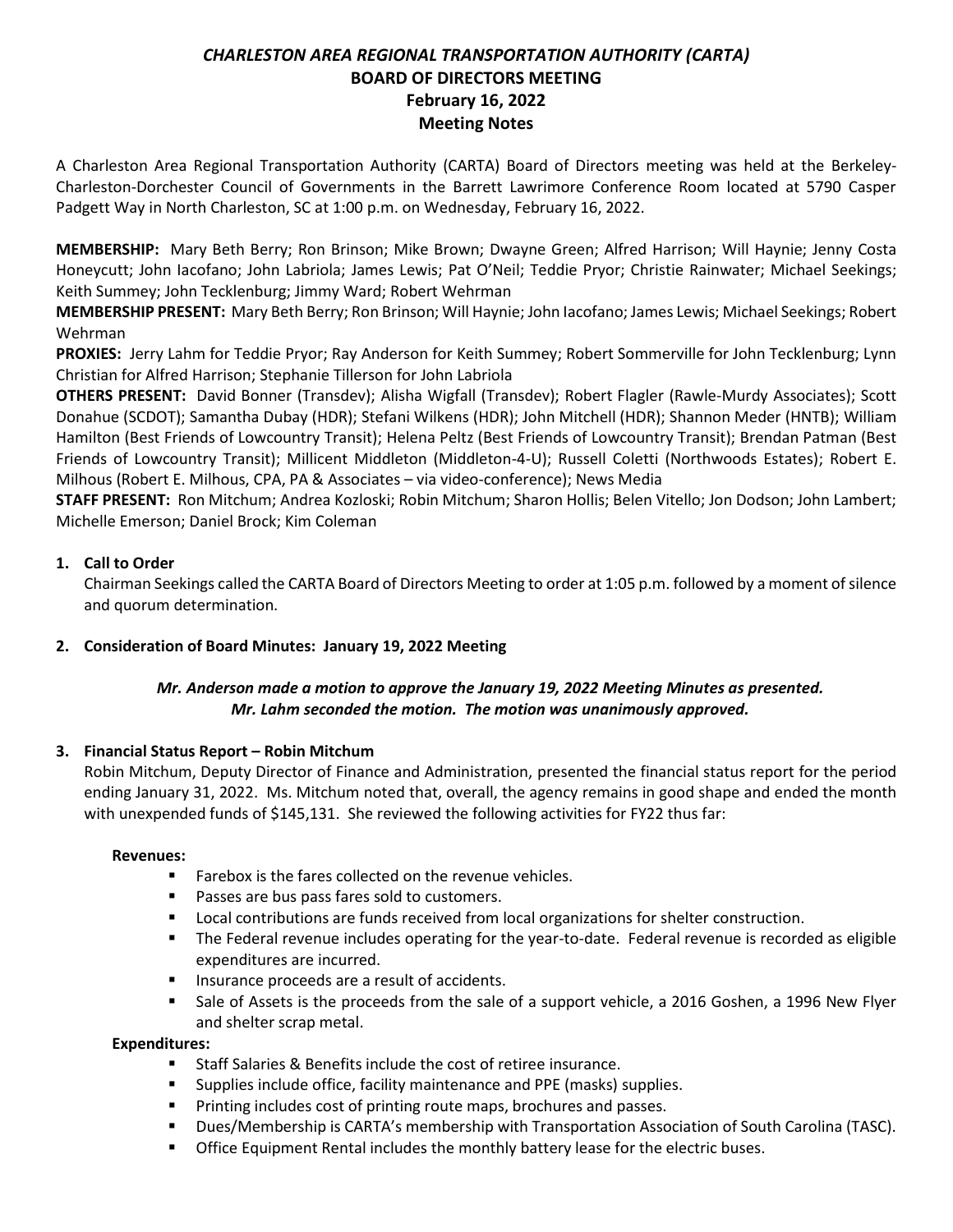- **•** Office Equipment Maintenance (OEM) includes the FY22 portion of the Swiftly Transit Time and Insights, Cradlepoint NetCloud Essentials for mobile routes and Zscaler internet security, in addition to IT services.
- Rent includes the Ashley Phosphate Park & Ride lot, Dorchester Village Shopping Center Park & Ride lot, Leeds Avenue lot lease from SCE&G, SC works Trident lease space and document storage.
- Communications is the cost of phone, internet and radio services at the facilities and on the buses.
- Utilities include electric and water at the SuperStop, Melnick Park & Ride, the Radio Shop at Leeds Avenue and the charging stations at Leeds Avenue.
- Auditing is the cost of the actuary valuation for GASB 75 and the annual audit.
- **EXECUTE:** Custodial Services is the cost of janitorial services at the Melnick Park & Ride location.
- Pilot Ride Program is customer transportation cost for same-day service through independent rideshare.
- Other Professional Services include appraisal fees for the Ladson property.
- Shared Contract Services (IGA & Management) is the extensive services the BCDCOG provides to CARTA.
- Fixed-Route Service is the cost of fixed and commuter service provided by Transdev.
- Money Transport is the cost of the armored guard service, Brinks, to pick up and transport cash deposits to the bank.
- **EXECUTE:** Security Services is contracted security service provided at the SuperStop by the City of North Charleston Police Department.
- **EXECT ELECT FIGUS** Electric Bus Master Plan is the project to develop the necessary planning documents to transition CARTA's diesel bus fleet to all-electric buses.
- Vehicle Maintenance is the cost to maintain the fleet.
- Facility Repair & Maintenance is the cost to maintain the SuperStop facility and maintenance on the fare vault.
- Operating Fees & Licenses include credit card transaction fees, storm water fees, solid waste user fees and vehicle title and registration fees.
- **Insurance includes the cost of liability insurance provided by the Insurance Reserve Fund. The Policy** renewed January 1, 2022 and this is the majority of the expenditures for FY22.
- Paratransit is the cost of paratransit transportation provided by Transdev.
- Interest is the interest accrued on the Melnick Park & Ride Loan.
- Non-Capitalized Assets include the purchase of additional driver and side shields on the buses.

### **Capital Expenditures:**

- Rolling Stock is the purchase of three New Flyer buses and six Proterra buses.
- Bus Shelter Construction/Bench is the purchase of shelters.
- Security/Cameras & Equipment is the purchase of cameras at the SuperStop and the upgrading of the access control system at the Leeds Avenue facility.
- Capital includes the purchase of two diesel fuel pumps.

Ms. Mitchum stated that the amount owed to Transdev as of January 31, 2022 is \$1,271,119.65. Ms. Mitchum addressed questions and comments. The Board of Directors received the Financial Status Report as information.

### **4. FY21 Audit Presentation – Robert Milhous, CPA**

Robert Milhous, with Robert E. Milhous, CPA, PA & Associates, delivered the FY21 Audit Presentation via videoconference. Mr. Milhous presented the FY21 Audit Report noting that all financial records were in order and in compliance with Government Auditing Standards. He explained the Auditor's Unmodified Opinion and delivered an overview of the Financial Statements. Mr. Milhous addressed questions and comments. Chairman Seekings thanked Mr. Milhous for his presentation and commended Mr. Mitchum and staff regarding the Audit Report. The Board of Directors received the FY21 Audit Presentation as information.

### **5. Re-Branding Request for Proposals – Request for Approval**

Ron Mitchum, Executive Director, discussed the Re-Branding Request for Proposals. He stated that the CARTA Re-Branding Selection Committee met on February 8, 2022 and reviewed seven proposals for the CARTA Re-Branding project. Proposals were received from AFFIRM, FELLOW, HDR Engineering, Inc., M3 Agency, Rawle-Murdy, Tickety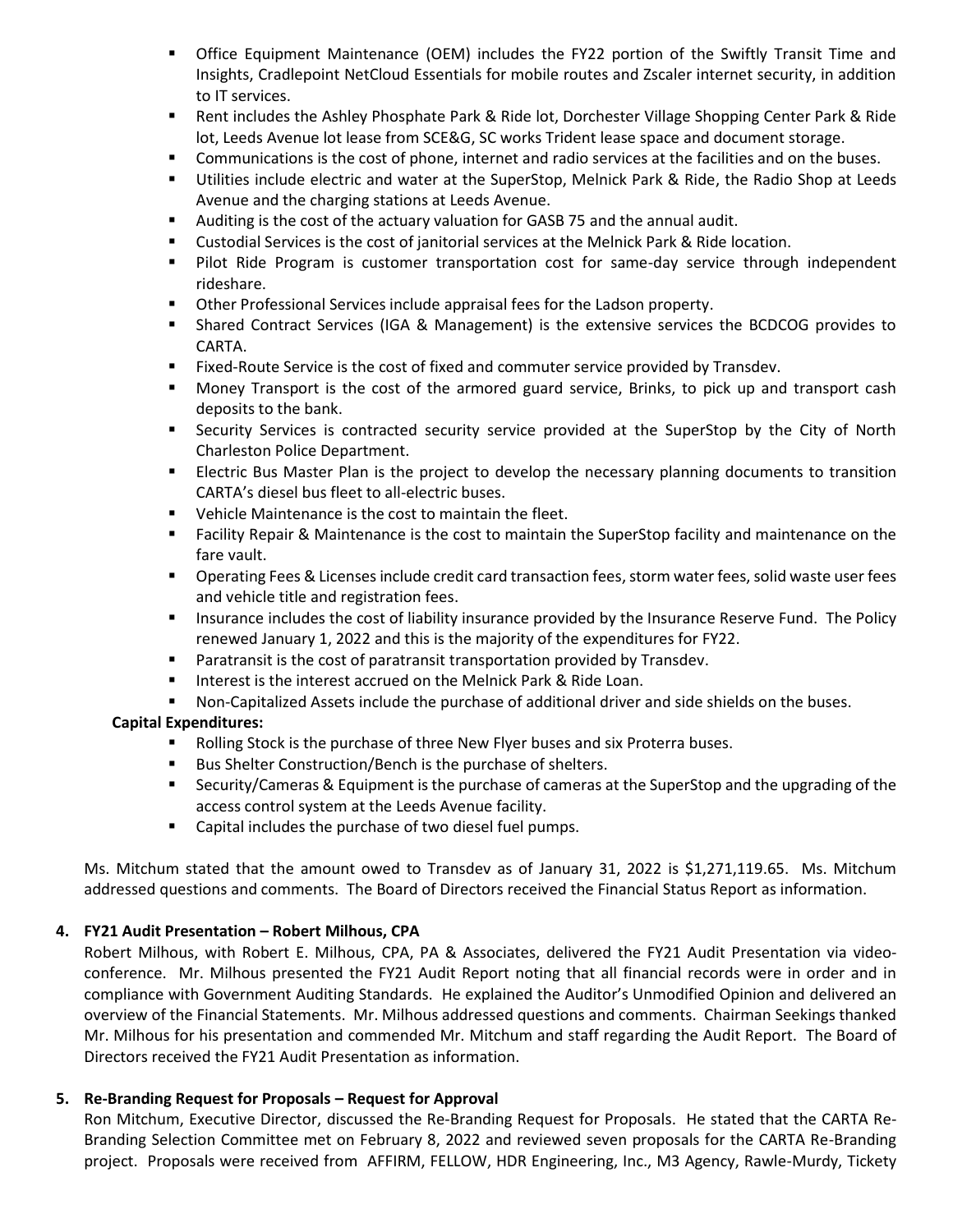Boo Creative and Zimmer-Design. Based on the overall score sheet rankings, the Selection Committee recommends that CARTA award a contract to HDR Engineering, Inc. Mr. Mitchum noted that signage colors need to be more noticeable coming from both directions in order for the riders and the drivers to be able to better recognize bus stop locations. He discussed the estimated costs associated with total hours and direct labor as well as the proposed schedule. Mr. Mitchum addressed questions and comments.

### *Mr. Brinson made a motion to approve the Re-Branding Request for Proposal as presented. Mr. Lahm seconded the motion. The motion was unanimously approved.*

### **6. Transportation Network Company (TNC) Service Change – Request for Approval – Jon Dodson**

Jon Dodson, Senior Transit Planner, presented the Transportation Network Company (TNC) Service Change. He noted that the CARTA OnDemand pilot program began in February 2021 to provide same-day, on-demand trips for seniors and customers with disabilities for peninsula-based trips to and from the Charleston Medical District. Since inception, the program has been expanded to cover the CARTA fixed-route service area as well as to serve additional medical facilities. Mr. Dodson explained that Uber is averaging approximately three trips per day and UZURV is averaging 0.5 trips a day. Ridership has seen limited growth with the expansion and sustained ridership growth is necessary for the contracted agencies to continue the partnership and for the program to remain active. He stated that staff is requesting approval to expand the service area to allow trips for all purposes rather than limiting the trips to medical appointments within the existing CARTA OnDemand service area. Mr. Dodson presented a map and discussed the existing OnDemand service area. He noted that the TNC pilot program would continue to be funded through a grant award from the Enhanced Mobility of Seniors and Individuals with Disabilities Program under Section 5310 of the Fixing America's Surface Transportation Act (FAST) as well as the re-allocation of the Route 204 funds. The total amount available for the pilot is \$180,000 of which 5.9% has been expended. Mr. Dodson stated that, upon Board approval, the program would be implemented immediately and would continue until the budget is exhausted or if ridership does not show growth over the next 60 days. Mr. Dodson and Mr. Mitchum addressed questions and comments.

# *Mr. Lewis made a motion to approve the Transportation Network Company (TNC) Service Change as presented. Ms. Tillerson seconded the motion. The motion was unanimously approved.*

### **7. Project Updates – Ron Mitchum/Staff**

Mr. Mitchum delivered an update on the following projects, noting that progress is being made on all projects: Stop/Shelter Design Guidelines; Service Planning Initiatives; Electric Bus Master Plan; CARTA OnDemand; Shelter Improvement Program; Solar Lighting; Digital Signage; Shipwatch Square Transit Center; Vanpool Program; Lowcountry Rapid Transit. He noted that a summary was distributed in the Board Meeting Agenda Packet in advance of the meeting and encouraged Board Members to contact him or the respective project manager regarding any specific concerns or questions. In addition, he stated that a new hire will begin at the BCDCOG tomorrow as the Vanpool Program Coordinator. Mr. Mitchum addressed questions and comments. The Board of Directors received the Project Updates Report as information.

### **8. Ridership Report – Jon Dodson**

Mr. Dodson presented the Ridership Report as of January 31, 2022. He noted there were 9.1 customers per hour totaling 153,188 customers in January and that the on-time across all timepoints was 90%. Mr. Dodson stated that overall ridership from December 2021 to January 2022 was down 8%. Overall ridership comparing January 2021 to January 2022 increased by 11%. Overall ridership comparing January 2022 to January 2022 decreased by 42%. He noted that Route 203-MUSC had the highest riders per hour at 24. Additionally, 211-Meeting/King DASH (14), 10- Rivers Avenue (13), 20-King (12), 213-Lockwood DASH (12) and 11-Dorchester/Airport (10) had the next highest riders per hour. Mr. Dodson addressed questions and comments. The Board of Directors received the Ridership Report as information.

### **9. Executive Director's Report – Ron Mitchum**

Mr. Mitchum noted that CARTA still does not know the full funding amount for the new fiscal year which began on October 1, 2021; the Agency is still operating under Continuing Resolution (CR). He stated that CARTA's ridership remains consistent with nation-wide ridership. Mr. Mitchum is hopeful that CARTA will receive a 30% increase in